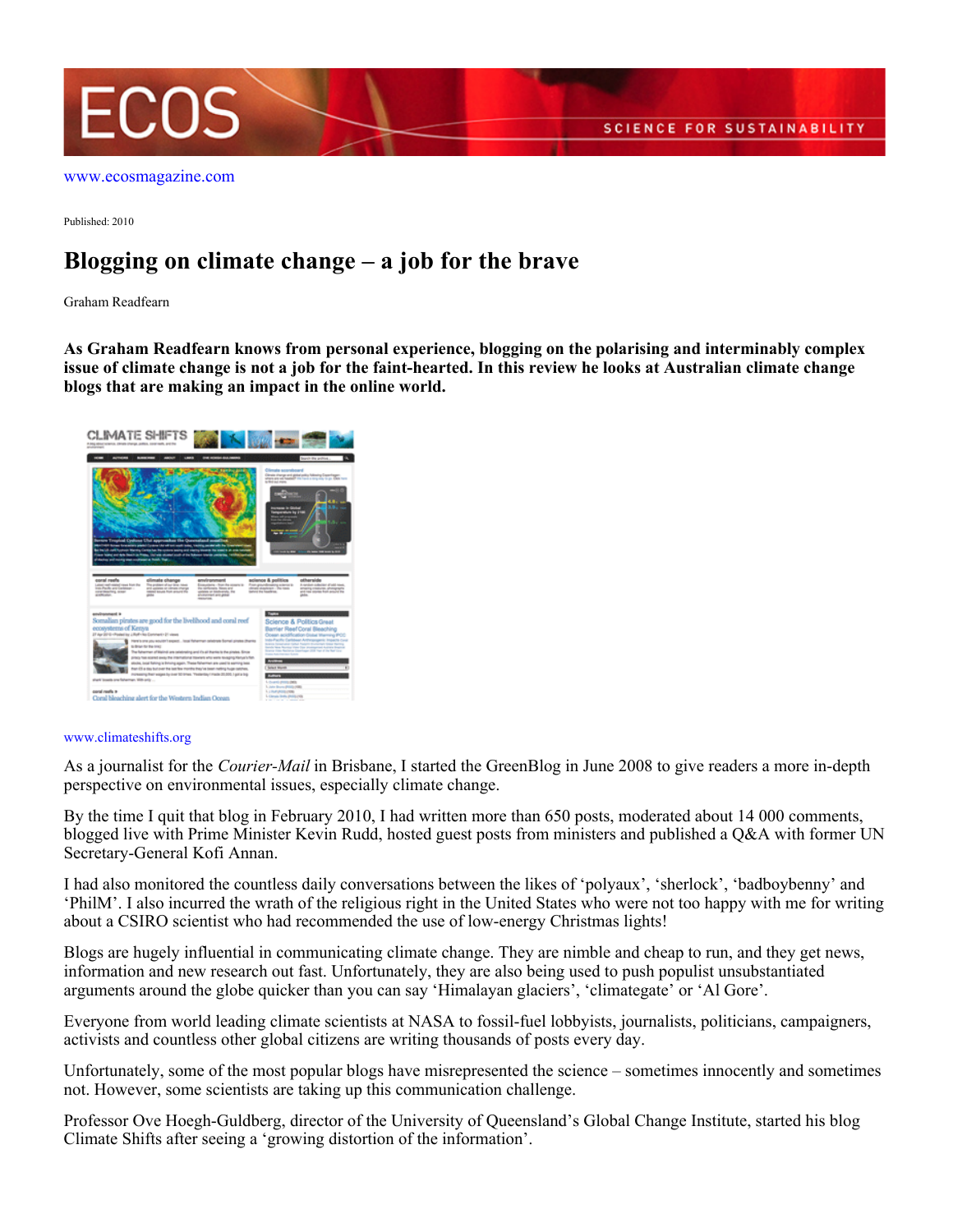He says: 'Some of this is simply a consequence of online "experts" being ill informed, while others stem from a well-organised and well-funded disinformation campaign proliferated by special-interest groups who, for example, do not want action on human-driven climate change.'

Tim Lambert, a computer scientist at the University of New South Wales, has seen his blog Deltoid rise to become one of the most popular science-based blogs on the planet.



## [www.scienceblogs.com/deltoid](http://www.scienceblogs.com/deltoid)

'Journalists are generalists and not experts and it is very hard for them to get everything right,' he says. 'The problem is worse in technical and scientific areas and even worse in an area like climate science where many people want to believe that the scientists have it wrong.

'Before blogs, I might have complained to a colleague or written a letter to the editor, but in my blog I can explain exactly what they got wrong and provide links to original sources.'

Another Australian-based blog to make global waves is Skeptical Science, created by John Cook, a University of Queensland physics graduate. In recent months, his blog, which uses peer-reviewed science to explore misconceptions about climate change, has been featured on the websites of the *Guardian* and the *New York Times*.



## [www.skepticalscience.com](http://www.skepticalscience.com)

'I'm trying to inform people in everyday language what the peer-reviewed science is telling us about climate change – both through the blog and a free iPhone app we have released.'

The iPhone app is designed to give instant science-based answers to queries on climate change and has been described by one World Wildlife Fund Canada blogger as a 'pocket-sized miracle'.

'I have a 10-year-old daughter,' says Cook. 'The latest science tells me she'll see 1 to 2 metres of sea level rise in her